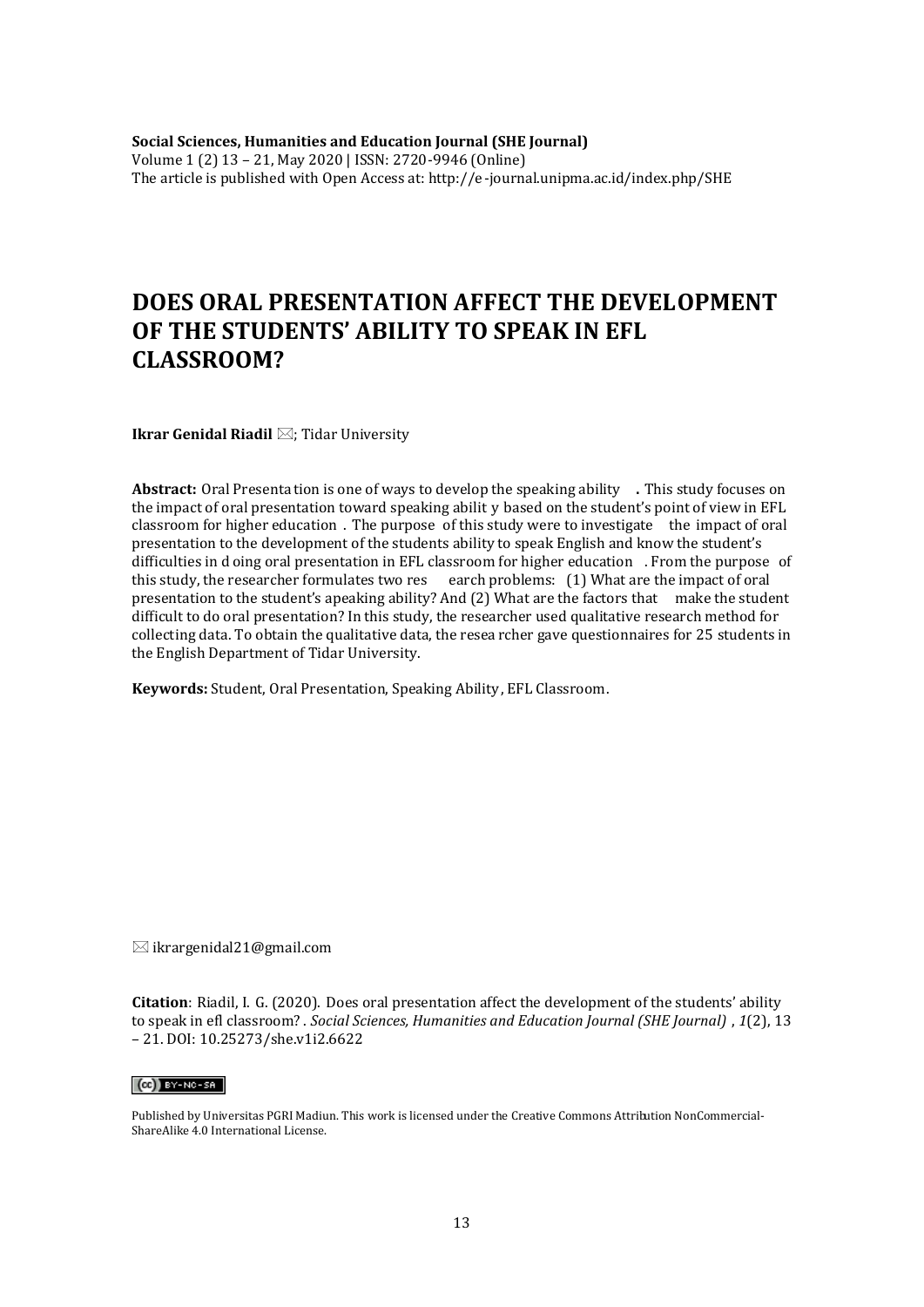## **INTRODUCTION**

Communication is an important thing for human being life. Communication can occur by using language because it is a tool for communicate with someone else to express an idea, opinion, and feeling by using the language. People should master a language to help them communicate easily, especially, English as the international language in the era of globalization. People can communicate easily with different people from around the world by using English, so they should have a good ability to communicate. In Indonesia, most all of the students learn English as a foreign language because their first language is local language and the second language is Bahasa Indonesia. English has been introduced from lower education until higher education. English becomes one of the subject in the curriculum. There are four basic skills which people should know when they learn English, that are reading, writing, listening, and speaking. Astuti (2018) stated that from four English skills based on Competence Based Curriculum, speaking is a competence which the learners should gain it well. The students' speaking abilities have the main role in communication. Hughes (2002) cited in Astuti (2018) stated that speaking is basically an interactive task in order to ask someone speak and she/he makes an interaction to someone else. Therefore, speaking ability is a key for a good communication.

Moreover, most of English learners have difficulties in speaking. It is related with Pollard (2007) stated that speaking is a skill which difficult to learn because it involves many ideas, vocabularies, listening, pronunciation, and grammar activities to use in communication. It becomes a challenge for the English teachers to develop EFL learners' speaking ability by helping them comprehend the importance of meaningful interaction during English learning process. The teachers are supposed to choose the appropriate

method in order to increase the motivation of the English learners so that it will increase the speaking ability as well. As we know that in 21st century is the modern era which the curriculum of education focuses on the students or in other word is student-center learning. Therefore, the teacher should choose the appropriate method that reliable with the modern era because when the students are taught using conventional method, the teaching learning processes only focus on the teacher and the learners do not have a chance to learn by their experiences.

Nowadays, almost all of the teachers plan English learning activities by asking the students to present their work both individuals and groups in order to develop their speaking abilities. In addition, the English classroom activities is important for the students' development in speaking. As Harmer (1984) cited in Somdee and Suppasetseree (2013), As long as there are classroom activities which motivate the students, It will increase the students' self-confidence in the classroom to answering the question, sharing the idea, and also giving presentation. Therefore, the students should give chances to the students to practice speaking English. By using oral presentation regularly, it is expected can change the student's confident to speak English. According to Astuti (2018), When students learn how to do a good oral presentation, they will develop the speaking ability to communicate with others. Moreover, it will be the effective way to help them develop their ability. Nouh, Abdul-Kareem, and Taqi (2015) stated that oral presentation skills is important proficiencies for students, especially for higher education and future careers. Through presentation skill, it is expected can help the students learn speaking English easily.

However, when the students do oral presentation, sometimes they get difficulties in their speaking. According to Fauzi and Hanifah (2018), there are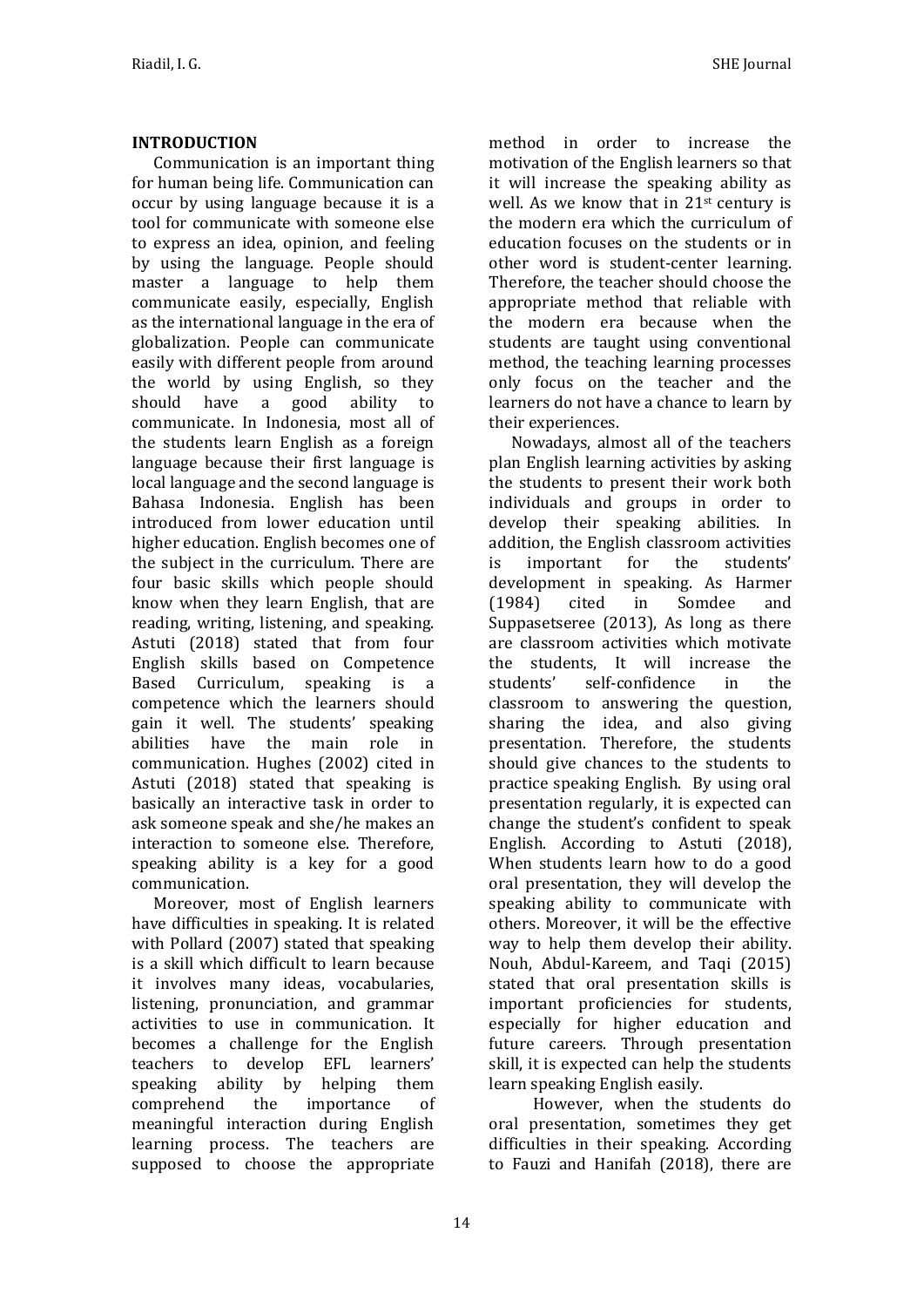three problems of the Indonesian learners regarding presentation skills, those are lack of vocabularies and grammar to improve an oral English presentation, less confidence to perform an English presentation and lack of the media. From the explanation above, the purpose of this study were to investigate the impact of oral presentation to the development of the students ability to speak English and know the student's difficulties in doing oral presentation in EFL classroom for higher education. Afterward, the researcher formulates two research problems: (1) What are the impact of oral presentation to the student's apeaking ability? And (2) What are the factors that make the student difficult to do oral presentation? The researcher will do the research by distributing a questionnaire for the college student in the English Department Tidar University.

## **METHOD**

A research design is a plan for conducting a research to know what design which will be taken by the researcher. Basically, the research design is divided into some types. Based on the purpose of this study were to investigate the impact of oral presentation to the development of the students ability to speak English and know the student's difficulties in doing oral presentation in EFL classroom for higher education, in this study, the researcher used qualitative research method for collecting data. Qualitative research produces a different understanding in a context and the way how they see the result (Bengtsson, 2016:8). Qualitative data sources for the study involve observation and participation, interviews and questionnaires, documents and texts, and the researcher's impression and reactions.

To begin this research, the researcher explicates the phenomenon of using oral presentation in EFL classroom. Then, the researcher looks for the questionnaire from an existing thesis and made them

through online news with Google Form. After making online questionnaire, the researcher distributed the link of the questionnaire to the students to be fulfilled based on their own feeling, experience, and perspective. Then the researcher collected the results of the questionnaire. In the next part of the researcher process, the researcher analyzes the results by using theories already written. In this process, the researcher used three steps. First, the researcher looked for and found the questionnaire about oral presentation. Second, collecting and analyzing the results of the questionnaire which had distributed to the students to know the students' point of view about oral presentation in EFL classroom. Third, defining and explaining the impacts of oral presentation to the students' speaking ability and the factors which make the students feel difficult in doing oral presentation in EFL classroom. Those three steps used to answer the research questions in this study. Finally, the researcher gives a conclusion based on the finding in this study.

The sample of this research is randomly selected which deals with a sample of 25 students from the fifth semester selected among a whole population of nearly 126 students of the fifth semester in the English Department of Tidar University. In this research, the researcher used an instrument, which is a questionnaire to collect the data. The researcher used Oral Presentation Questionnaire designed by Nouh, Abdul-Kareem, and Taqi (2015). The researcher take 14 from 38-item questionnaires followed by four-scales (1=never, 2=rarely, 3= often, 4=always). It consisted of three part, the first part consisted of 5 items about personal traits,the second part consisted of 4 items about presentation skill and the last section addressed the impact of audience and instructor oral presentations which consisted of 4 items. The researcher also used Oral Presentation Questionnaire designed by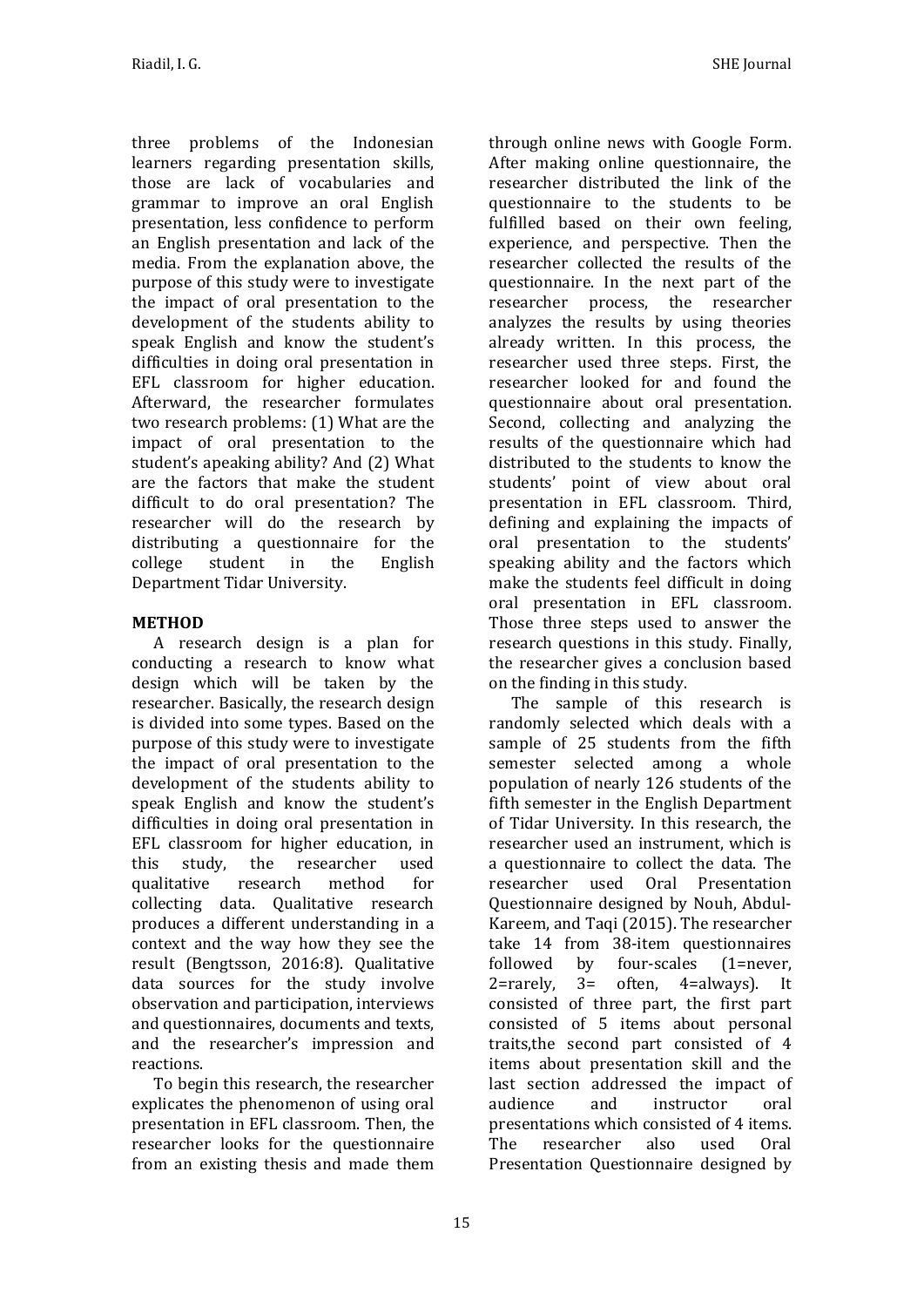Kadri (2015), The purpose is to find out students' point of view on how oral presentations affect their communicative competence.. The researcher take 7 from 15-item questionnaires followed by fourscales (1=Strongly agree, 2=agree, 3=disagree, 4=strongly disagree).

## **FINDING(S) AND DISCUSSION**

This part discusses the findings and discussions of the study. The researchers have given oral presentation questionnaire to know the impacts of oral presentation to the students' speaking ability and the factors which make the students feel difficult in doing oral presentation in EFL classroom.. That step was conducted in the target class which consists of 25 students. Here is the result of the answer to the oral presentation questionnaire.

## **Findings**

The result of the students' point of view about the impact of oral presentation to the development of speaking ability

**Statement 1 : Oral presentation make me learn the grammatical system of the English language, including tenses and sentence structures.**



## Figure 1. Oral Presentation and Grammar System

The figure 1 indicates that 28 % of the students strongly agree that oral presentation make them learn the grammatical system of English when and how to use tenses and sentence structure appropriately. While the majority 64% of the students claim agree. However, 6 % state that they disagree.

## **Statement 2 : Oral Presentation help me to develop English vocabularies.**



#### Figure 2. Oral Presentation and Vocabularies

Figure 2 shows that 36 % of the students strongly agree that Oral Presentation help them to develop English vocabularies. Then, 64 % of the participants agree with this claim Oral presentation help them a lot in developing vocabularies. In addition, there is no one disagree with this statement.

**Statement 3 :** Oral Presentation help me to learn the suprasegmental features of the English

language such as stress, intonation, etc.



## Figure 3. Oral Presentation and suprasegmental features

Figure 3 shows that 24 % of the students strongly agree that Oral Presentation help them to develop suprasegmental features of English language. Then, 28 % of the respondents agree with this claim. However, there are 32% of the respondent disagree with this statement and 16% disagree.

**Statement 4** : I can comprehend other speakers' intentions and respond to them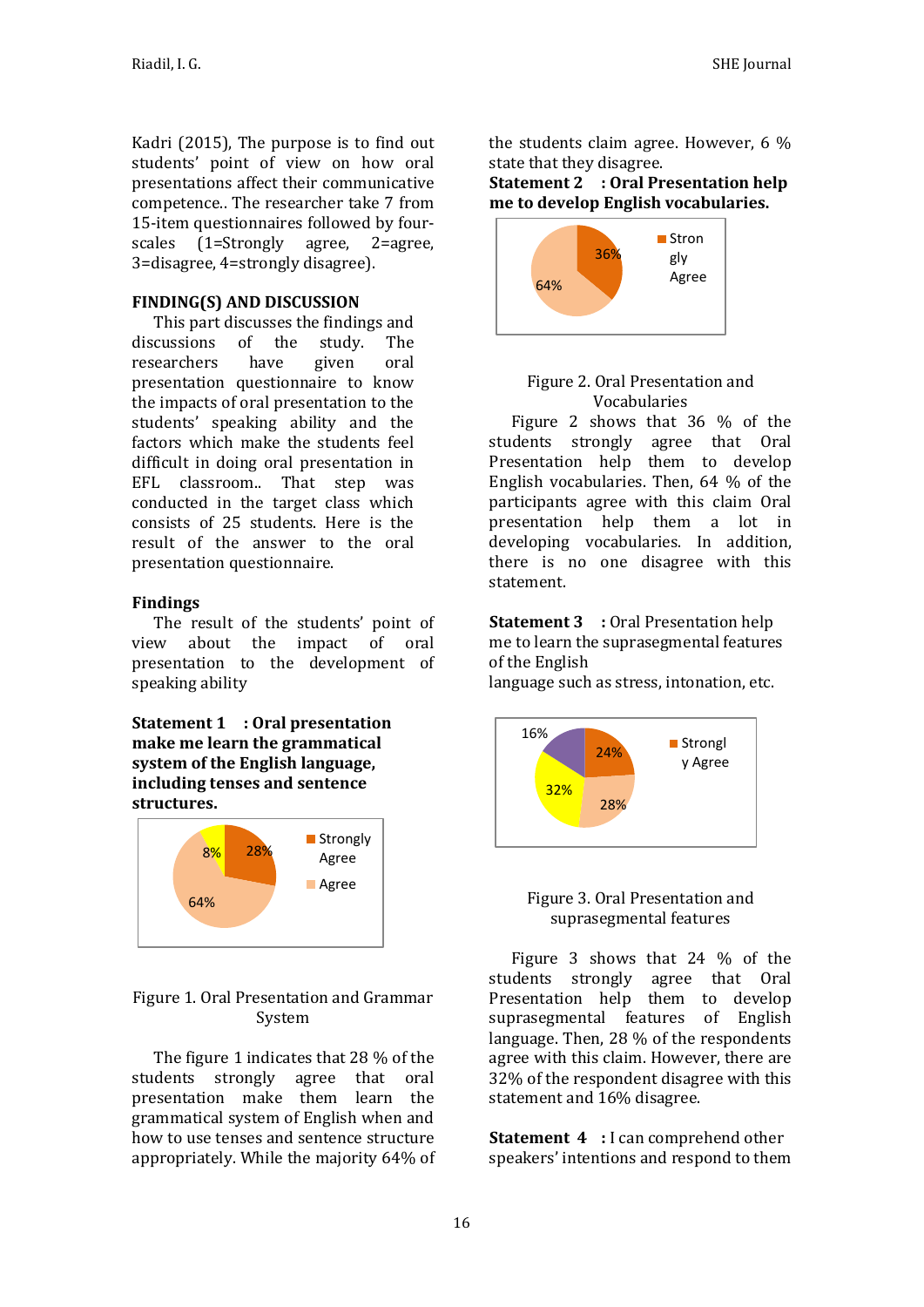## appropriately, when delivering Oral Presentation.



Figure 4. Oral Presentation and the respond in different situation

Figure 4 indicates that most students (76 %) of the participants agree and 16% strongly agree that when delivering Oral Presentation, they can develop their comprehending to other speakers' intentions, and respond them appropriately. On the other hand, only 8% of the participants disagree with this statement.

**Statement 5 : Oral Presentation help me to know how to express ideas using the appropriate language with respect to the audience, setting, and the topic.**



Figure 5. Oral Presentation and language selection

Figure 4 indicates that most students (76 %) of the participants agree and 24% strongly agree that by delivering Oral Presentation, they can know how to express ideas using appropriate language with respect to the audience, setting, and the topic. There is no one disagree with this statement.

#### **Statement 6 : Oral Presentation teach me how to start, develop, and**





Figure 6. Oral Presentation and the development of discourse

Figure 6 indicates that most students (84 %) of the participants agree and 8% strongly agree that by delivering Oral Presentation, they can know how to to start, develop, and close a conversation, and produce a cohesive spoken text. However, 8% of the students disagree with the claim.

**Statement 7 : Oral Presentation teach me how to use verbal and nonverbal strategies to repair the communication breakdown.**





From Figure 7, it can be indicated that the majority of the students 76 % agree and 8% that Oral Presentation teach them how to use verbal and non-verbal strategies to repair the communication breakdown. While only four students (16 %) disagree with the statement.

The result of the students' point of view about the factors which make the students feel difficult in doing oral presentation in EFL classroom. The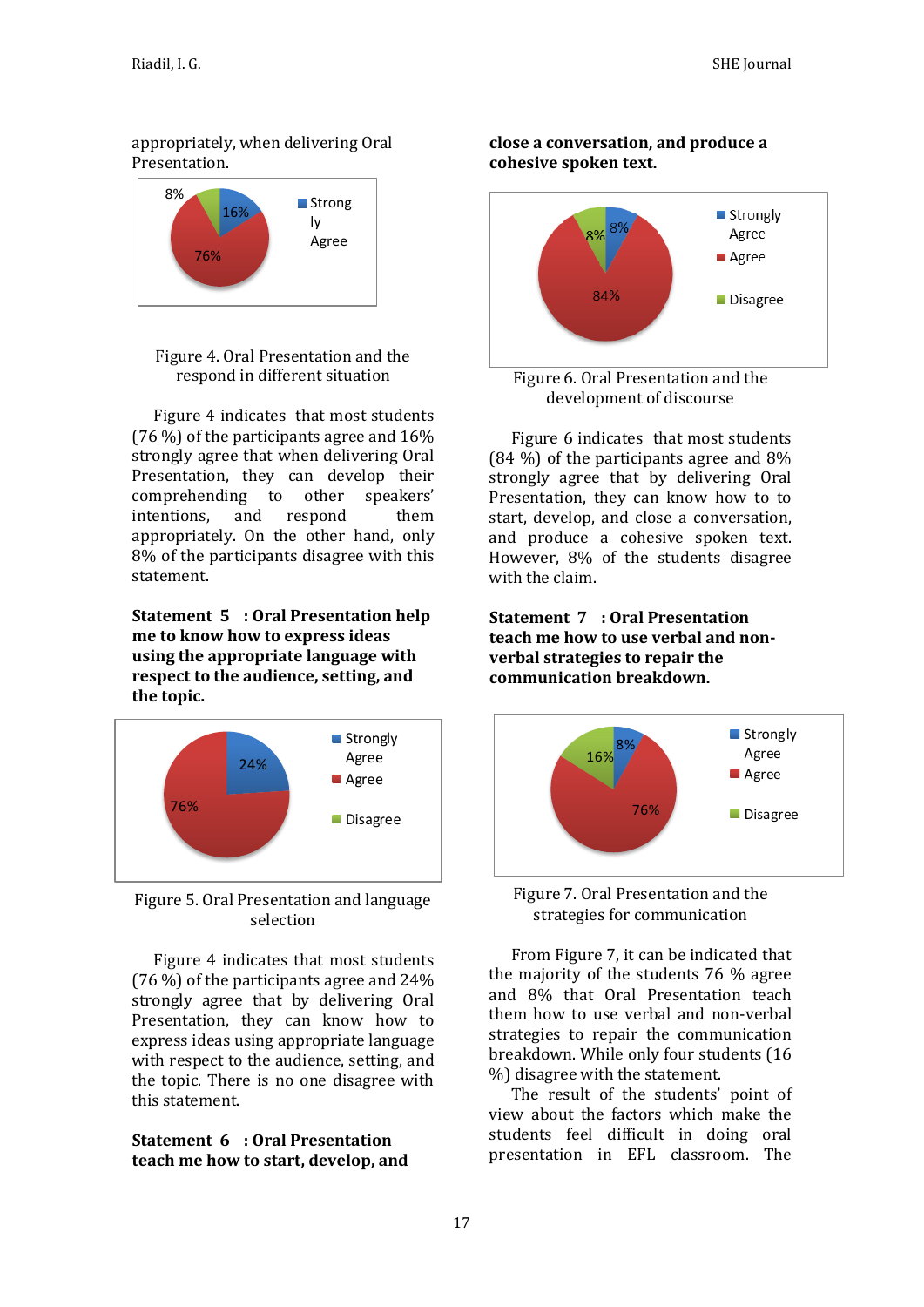researcher divided the factors into three parts. Those are personal factors, presentation skill, and the audience.

| Table 1. The difficulties of the students |
|-------------------------------------------|
| when delivering Oral Presentation from    |
| nersonal factors.                         |

| N  | Stateme                 | personar iaetors.<br>Scales |     |            |     |  |  |
|----|-------------------------|-----------------------------|-----|------------|-----|--|--|
| 0  | nts                     |                             |     |            |     |  |  |
|    |                         | Ne                          | Rar | <b>Oft</b> | Alw |  |  |
|    |                         | ver                         | ely | en         | ays |  |  |
| 1. | I don't                 | 10                          | 8   | 7          | 0   |  |  |
|    | like the                |                             |     |            |     |  |  |
|    | idea of                 |                             |     |            |     |  |  |
|    | oral                    |                             |     |            |     |  |  |
|    | presenta                |                             |     |            |     |  |  |
| 2. | tions.<br><b>Before</b> | 4                           | 6   | 12         | 3   |  |  |
|    | do an                   |                             |     |            |     |  |  |
|    | oral                    |                             |     |            |     |  |  |
|    | presenta                |                             |     |            |     |  |  |
|    | tion, I                 |                             |     |            |     |  |  |
|    | feel                    |                             |     |            |     |  |  |
|    | anxious                 |                             |     |            |     |  |  |
| 3. | I feel an               | 5                           | 6   | 10         | 4   |  |  |
|    | oral                    |                             |     |            |     |  |  |
|    | presenta                |                             |     |            |     |  |  |
|    | tion is                 |                             |     |            |     |  |  |
|    | difficult               |                             |     |            |     |  |  |
|    | because                 |                             |     |            |     |  |  |
|    | I have                  |                             |     |            |     |  |  |
|    | low self-<br>confiden   |                             |     |            |     |  |  |
|    | ce.                     |                             |     |            |     |  |  |
| 4. | I forget                | 4                           | 6   | 13         | 2   |  |  |
|    | everythi                |                             |     |            |     |  |  |
|    | ng I                    |                             |     |            |     |  |  |
|    | wanted                  |                             |     |            |     |  |  |
|    | to say                  |                             |     |            |     |  |  |
|    | when I                  |                             |     |            |     |  |  |
|    | deliver                 |                             |     |            |     |  |  |
|    | my oral                 |                             |     |            |     |  |  |
|    | presenta                |                             |     |            |     |  |  |
|    | tion,                   |                             |     |            |     |  |  |
| 5. | I feel shy              | 5                           | 5   | 10         | 5   |  |  |
|    | when                    |                             |     |            |     |  |  |
|    | deliverin               |                             |     |            |     |  |  |
|    | g oral                  |                             |     |            |     |  |  |
|    | presenta                |                             |     |            |     |  |  |
|    | tions.                  |                             |     |            |     |  |  |

Table 1 shows that most of the students get difficulties when deliver oral presentation, especially come from their own personal factors. Those are they feel anxious before do an oral presentation and have low self-confidence.

| presentation skills.<br><b>Scales</b> |                   |     |          |     |     |
|---------------------------------------|-------------------|-----|----------|-----|-----|
| N                                     | Stateme           |     |          |     |     |
| 0                                     | nts               | Nev | Rar      | 0ft | Alw |
|                                       |                   |     |          |     |     |
|                                       |                   | er  | ely<br>5 | en  | ays |
| 1.                                    | I need to<br>read | 0   |          | 18  | 2   |
|                                       | from my           |     |          |     |     |
|                                       | notes             |     |          |     |     |
|                                       | during            |     |          |     |     |
|                                       | oral              |     |          |     |     |
|                                       | presenta          |     |          |     |     |
|                                       | tions             |     |          |     |     |
| 2.                                    | I don't           | 12  | 8        | 5   | 0   |
|                                       | know              |     |          |     |     |
|                                       | how to            |     |          |     |     |
|                                       | use               |     |          |     |     |
|                                       | technolo          |     |          |     |     |
|                                       | gy in my          |     |          |     |     |
|                                       | oral              |     |          |     |     |
|                                       | presenta          |     |          |     |     |
|                                       | tion.             |     |          |     |     |
| 3.                                    | Not               | 8   | 8        | 9   | 0   |
|                                       | knowing           |     |          |     |     |
|                                       | how to            |     |          |     |     |
|                                       | do an             |     |          |     |     |
|                                       | oral              |     |          |     |     |
|                                       | presenta          |     |          |     |     |
|                                       | tion is           |     |          |     |     |
|                                       | the               |     |          |     |     |
|                                       | reason            |     |          |     |     |
|                                       | behind            |     |          |     |     |
|                                       | my low            |     |          |     |     |
|                                       | perform           |     |          |     |     |
|                                       | ance.             |     |          |     |     |
| 4.                                    | The               | 0   | 4        | 16  | 5   |
|                                       | convers<br>ation  |     |          |     |     |
|                                       | course is         |     |          |     |     |
|                                       | not               |     |          |     |     |
|                                       | enough            |     |          |     |     |
|                                       | to                |     |          |     |     |

Table2. The difficulties of the students when delivering Oral Presentation from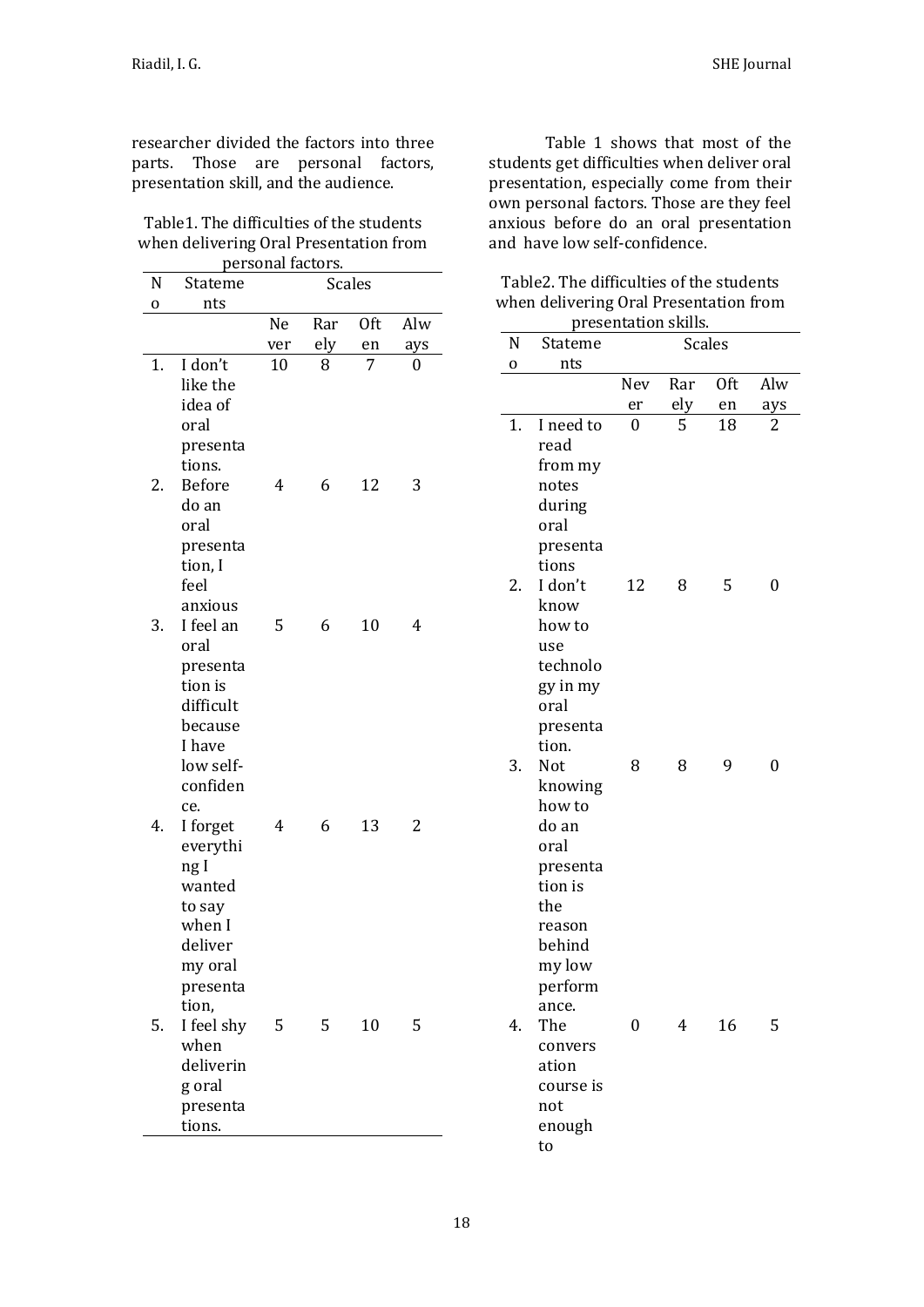|    | improve<br>my<br>speaking<br>skill. |   |   |    |   |
|----|-------------------------------------|---|---|----|---|
| 5. | The                                 | 0 | 2 | 16 | 7 |
|    | difficulty<br>of the                |   |   |    |   |
|    | topic is                            |   |   |    |   |
|    | the                                 |   |   |    |   |
|    | reason                              |   |   |    |   |
|    | behind                              |   |   |    |   |
|    | my low                              |   |   |    |   |
|    | perform                             |   |   |    |   |
|    | ance in                             |   |   |    |   |
|    | oral                                |   |   |    |   |
|    | presenta                            |   |   |    |   |
|    | tion.                               |   |   |    |   |

Table 2 shows that most of the students get difficulties when deliver oral speech, especially come from presentation skills which affect their performances. The most difficulties is come from their understanding skill because there are 18 students who read a note during a presentation.

Table 3. The difficulties of the students when delivering Oral Presentation from

| the audience. |                                                              |               |     |     |     |  |
|---------------|--------------------------------------------------------------|---------------|-----|-----|-----|--|
| N             | Stateme                                                      | <b>Scales</b> |     |     |     |  |
| $\mathbf 0$   | nts                                                          |               |     |     |     |  |
|               |                                                              | Nev           | Rar | 0ft | Alw |  |
|               |                                                              | er            | ely | en  | ays |  |
| 1.            | I feel<br>frighten<br>ed when<br>a lot of<br>people<br>are   | 9             | 4   | 10  | 2   |  |
| 2.            | watchin<br>g me.<br>The<br>students<br>,                     | 5             | 4   | 11  | 5   |  |
|               | reaction<br>s affect<br>my<br>perform<br>ance in<br>the oral |               |     |     |     |  |

|    | present<br>ation. |   |   |    |   |
|----|-------------------|---|---|----|---|
| 3. | I worry           | 6 | 8 | 9  | 2 |
|    | that              |   |   |    |   |
|    | students          |   |   |    |   |
|    | will              |   |   |    |   |
|    | laugh at          |   |   |    |   |
|    | me                |   |   |    |   |
|    | when I            |   |   |    |   |
|    | speak             |   |   |    |   |
|    | English           |   |   |    |   |
| 4. | When              | 0 | 9 | 13 | 3 |
|    | late              |   |   |    |   |
|    | students          |   |   |    |   |
|    | enter             |   |   |    |   |
|    | class or          |   |   |    |   |
|    | talk to           |   |   |    |   |
|    | each              |   |   |    |   |
|    | other             |   |   |    |   |
|    | during            |   |   |    |   |
|    | oral              |   |   |    |   |
|    | present           |   |   |    |   |
|    | ation, I          |   |   |    |   |
|    | lose my           |   |   |    |   |
|    | ideas.            |   |   |    |   |

Table 3 indicates that most of the students get difficulties when deliver oral presentation are caused bt the audience which affect their performances during deliver oral presentation. The most difficulties is the student's reaction for the presentation. They have low selfconfidence if the audience watch and give the reaction to their presentaion. They also feel difficult and lose their ideas when there is a student interrupt their presentation.

## **Discussion**

The findings of this study indicate that Oral Presentation affect the students' speaking abilities. It can be known by look at the result of questionnaire statement 1 until 8. From the statement number 1 until 8 it shows the relation between oral presentation and the development of grammar system, oral presentation and the development of vocabularies, oral presentation and suprasegmental features, oral presentation and the respond in different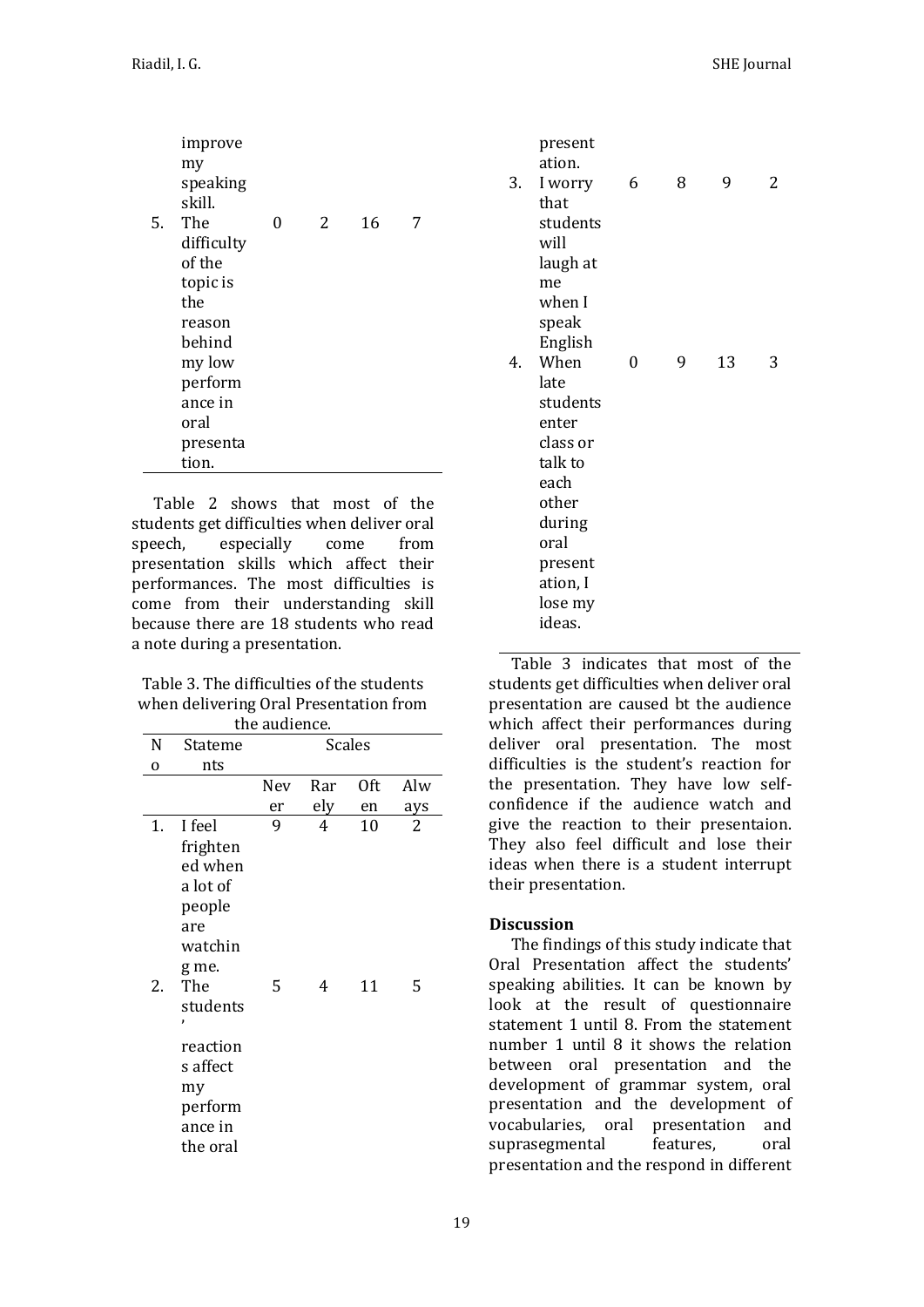situations, oral presentation and languagae selection, oral presentation and the development of discourse, and the last oral presentation and strategies in communication. From the students' responds to statement number 1,2, and 3 which shows in figure1, 2, and 3, it refers to the linguistic competence. The majority of the students agree that Oral Presentation can develop their linguistic competence such as the grammar pattern. They also can acquire new vocabularies through oral presentation. Moreover, they become know how to use suprasegmental features appropriately, so they can convey a meaning easily in communication.

In addition, the statement 4 andn 5 is quiteimportant because in communication, the student should understand what the speaker says and they can respond it appropriately. They also need to express their ideas clearly. It can be seen in the presentage of the result from the students' answers, most of the students agree that Oral Presentation help them to reach that ability. Then, statement 6, it refers to the relation between oral presentation and discourse knowledge. The discourse knowledge is the important part in communication because the students should know how to start, improve and close a conversation, they also need to produce cohesive spoken text to deliver or express their ideas clearly and get the meaning in the communication. From the findings, most of students agree that their discourse knowledge can develop through oral presentation.

Furthermore,statement 7 refers to the strategies in communication. When the students interact with others, they need touse strategies to minimize the communication breakdown and solve their difficulties in a communication. From the results, majority of students agree that it can be developed by doing oral presentation. It can be indicated if the grammar system, vocabularies, suprasegmental features, rability in responding appropriately in different situation, langauge selection, the development of discourse and the strategies in communication of the students develop, it will affect their performances in oral presentation. It means that oral presentation affect the students' abilities in speaking.

Even the oral presentation affect the development of the students' speaking abilities, the students still get some difficulties when delivering oral presentation. There are three factors that make the students feel difficult indelivering oral presentation. Those are personal factors, presentation skills, and the audience. From the result of findings the primary factors that make the students feel difficult is come from the personal factors. The most of the students feel anxious and have low selfconfidence during oral presentation activities. Meanwhile from the presentations skill the students have low performance because they prefer to read a note while delivering oral presentation than explain by their own understanding. From the audience factors, it also become the important role in the students's performance when doing oral presentation. The reaction and respon from the audience infuence the performance.

# **Conclusion(s)**

Oral presentation can be a way for the teacher to help the students to develop their speaking ability.The development of grammar system, vocabularies, suprasegmental features, rability in responding appropriately in different situation, langauge selection, the development of discourse and the strategies in communication of the students develop will affect the students performances in oral presentation. It means that oral presentation affect the students' abilities in speaking. Even sometimes the students get difficulties in their speaking which come from personal factors, presentation skills, and the audience, it can be solved by the strategies in communication which they